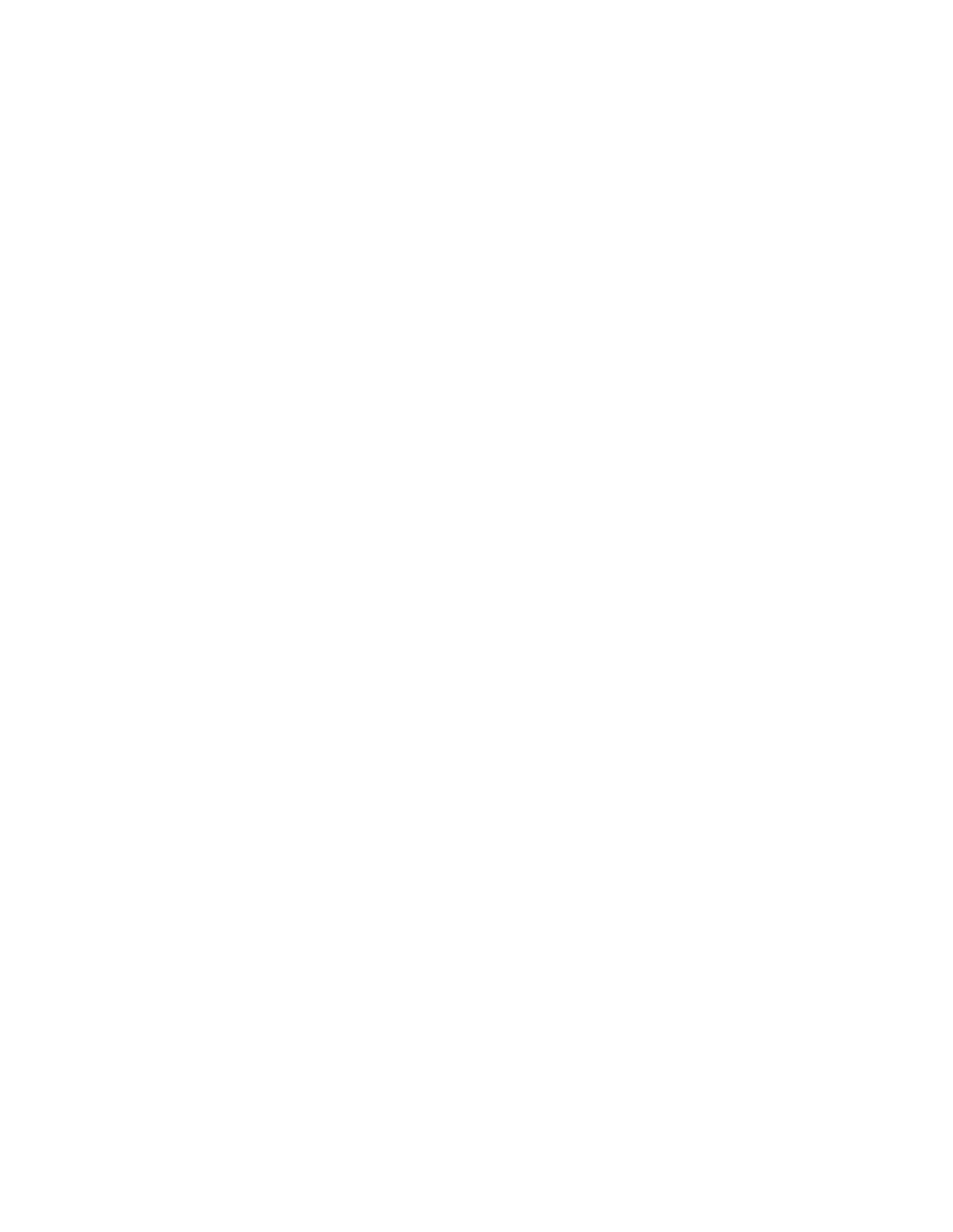# **THE ECONOMICS OF NFL TEAM OWNERSHIP**

# Profs. Kevin M. Murphy & Robert H. Topel<sup>1</sup>

Our firm has been asked by the NFL Players Association (NFLPA) to examine the NFL owners' claim that they cannot continue to operate economically under the current salary cap/free agency system. The best source of information for this analysis would have been the audited financial statements of the NFL and each of its 32 teams and affiliated enterprises. However, we understand that the NFL owners are unwilling to provide that information to either the NFLPA or the public. The best available alternative information is contained in the financial statements of the Green Bay Packers (the one publicly owned franchise in the NFL) and in data collected by reputable third parties and by the NFLPA. The data from these various sources are broadly consistent with one another. Thus we conclude that together they paint a reliable picture of the financial performance of NFL teams.

Based on our analysis of the economic and financial data, we have reached the following conclusions:

- Over the past decade, NFL owners have, on average, done very well financially, and they have continued to do well since the 2006 extension of the current Collective Bargaining Agreement (CBA).<sup>2</sup>
- Team values have nearly quadrupled since 1998: the average NFL team is now worth more than \$1 billion.

 $\overline{a}$ 

<sup>1</sup> Dr. Murphy is the George J. Stigler Distinguished Service Professor of Economics at the Booth School of Business and the Department of Economics at The University of Chicago. Dr. Topel is the Isidore Brown and Gladys J. Brown Professor of Economics at The University of Chicago Booth School of Business, Director of the University's George J. Stigler Center for the Study of the Economy and the State, and Director of the University of Chicago Energy Initiative. Both Dr. Murphy and Dr. Topel are also Principals at Chicago Partners, an economics consulting firm that specializes in the application of economic theory and statistics to a variety of legal and regulatory issues. Chicago Partners is a wholly owned subsidiary of Navigant Consulting, Inc.

<sup>2</sup> As is the case with any average, some teams are doing better than the average, and some are doing worse. However, we note that the NFL has existing mechanisms for revenue-sharing and thus is presumably in a position to assist weaker teams if it so desires.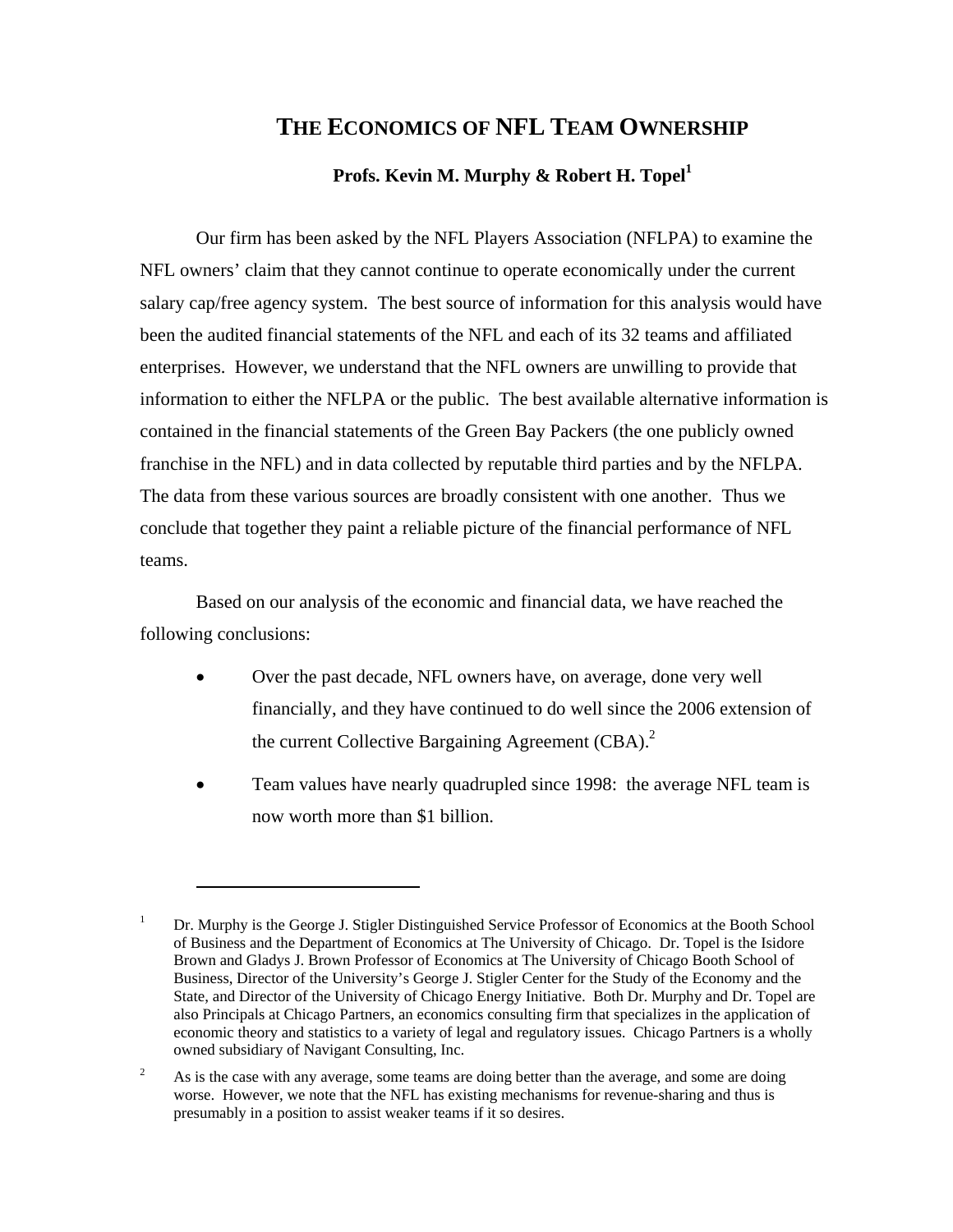- Over the past five years, average operating income per team has been \$26.4 million. Last year, the average team earned approximately \$25 million.
- When one takes into account both capital appreciation and operating income, NFL owners have realized average total returns of nearly \$100 million per year per team, or an average annual return of 17.6 percent over the past decade.
- The financial returns to NFL owners have been substantially greater than the returns to investments in the overall U.S. economy as reflected in broadbased stock market indices.
- The percentage of total revenues paid to players in the years following the 2006 CBA extension is lower than the average percentage paid to players since the NFL and the players entered into the current salary cap/free agency system in 1993. Recent increases merely reverse a downward trend that began in 1999.
- The proportion of rookie player salaries in the NFL has declined over the past decade.
- NFL owners have enjoyed substantial increases in their wealth under the salary cap/free agency system. To the extent that the recent turmoil in the financial markets may have an impact on future economic performance, the current system contains an adjustment mechanism that will restrain the salary cap and put a ceiling on the player compensation as a percentage of overall revenues.

## **I. ECONOMIC FRAMEWORK**

In press reports we have seen, NFL owners appear to be claiming that they are not earning enough to be able to afford their labor costs. It appears they are focused on net operating income, i.e., they are claiming that they are not making enough money because net operating income is "too low." However, net operating income fails to take into account the increase in the value of NFL teams and thus is not a reasonable economic measure of return. The true economic return to team ownership includes both net operating

 $-2$  -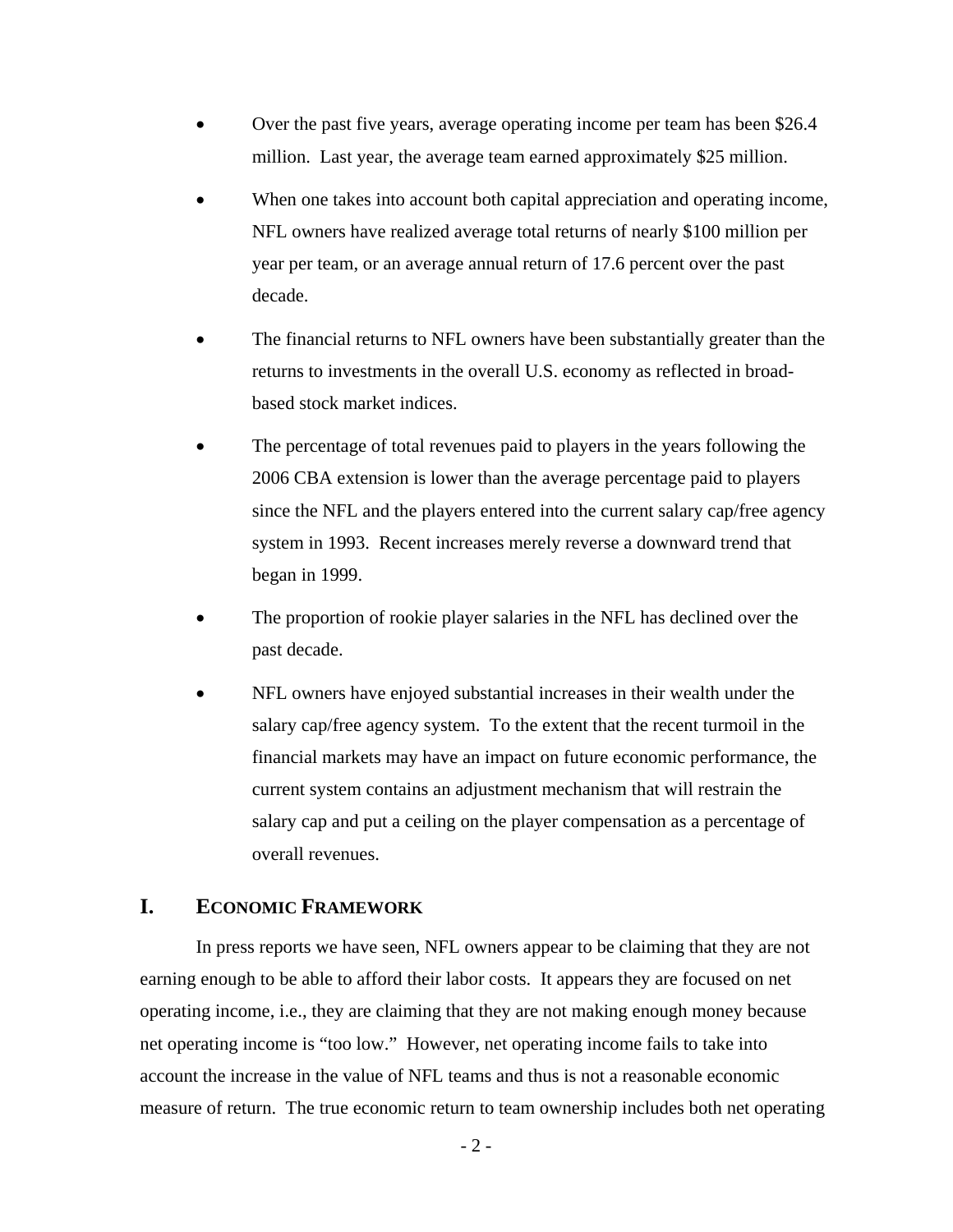income and the increase in team value. If a person buys a stock for \$1, and then sells it a year later for \$101, he or she will have made \$100, regardless of whether the company paid a dividend that year. When one considers both operating income and capital appreciation, as one should, the NFL owners have enjoyed great economic success, particularly over the last decade.

## **II. THE ECONOMIC DATA**

With the notable exception of the Green Bay Packers, all of the NFL teams are privately held. They do not release their financial information to the public, and the NFL itself releases very little financial information. We understand that in response to claims by the NFL owners about their recent financial difficulties, the NFLPA asked the owners to provide financial data to support their claims, but the owners refused. Thus, we do not have access to the direct data that an economist would normally use to analyze the economics of team ownership. However, there are other data upon which we can rely, including the following:

- Financial information for the Green Bay Packers as publicly reported to their shareholders (1997-2008);
- Estimates of team values and other financial information reported by *Forbes* (1998-2008);
- Transactions data for expansions and full or partial sales for all teams, compiled by Professor Gerald W. Scully (1922-2008); and
- Information on aggregate NFL revenues and player costs disclosed by the NFL and the NFLPA (1994-2007).

The Forbes data contain information on individual franchise value, revenue, operating income, debt, player expenses, and (for the last six years) gate receipts. NFL owners have criticized the Forbes data, particularly the estimates of team value, but they have not provided any contrary financial information. Moreover, comparisons of the Forbes data with the financial information from the Green Bay Packers and other aggregate information produced as part of the salary cap calculations indicate that the Forbes data are reasonably accurate.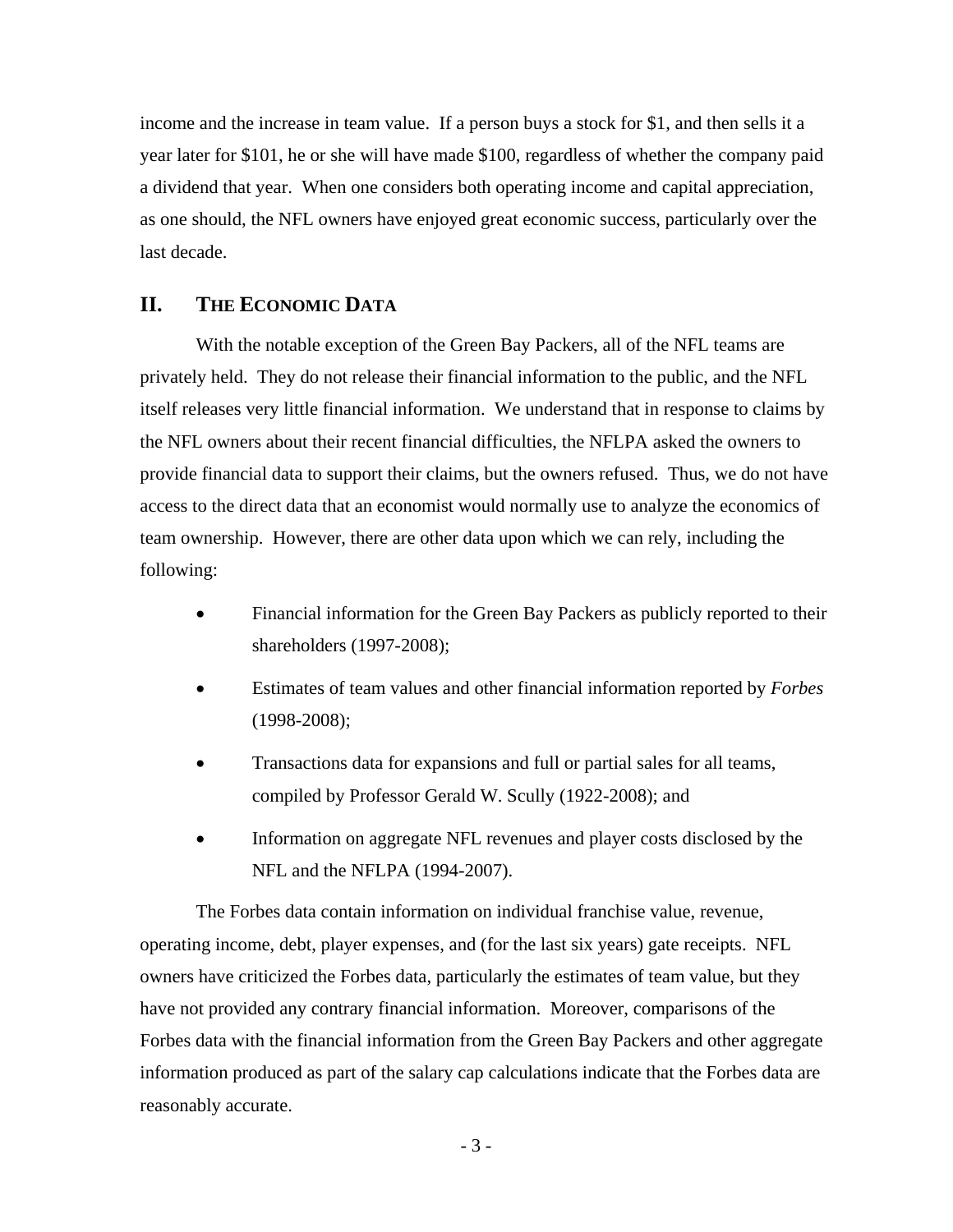The reasonableness of these data is shown by Figures 1 through 3, which compares various financial results for the Packers with the equivalent results as presented in the Forbes data.<sup>3</sup> Figure 1 compares revenues for the Packers as disclosed in their financial statements with revenues as presented in the Forbes data. As the figure shows, the Packers' revenues as reported in their financial statements were slightly higher and grew more rapidly than the revenues presented in the Forbes data. These facts indicate that the Forbes data are conservative in this regard.



Sources: Forbes Magazine, Forbes.com, Lambeau Locker Room <joe.bowman.net>, and the 2008 Green Bay Packers Treasurer's Report to Shareholders (unaudited)

1

The similarity of the two data sources is also apparent in a comparison of reported player costs (see Figure 2).

<sup>3</sup> Over the past five years, the Green Bay Packers have been approximately in the middle of all NFL teams in financial performance as reported by Forbes. They were 19, 15, 22, 15, and 19 from the top in operating income in the years from 2004 through 2008, respectively, and tied for 13 (with the Detroit Lions), 13, 12, 14, and 13 from the top in team revenue over the years from 2004 through 2008, respectively. This indicates the financial performance of the Packers has been roughly average, i.e., the team is not an outlier.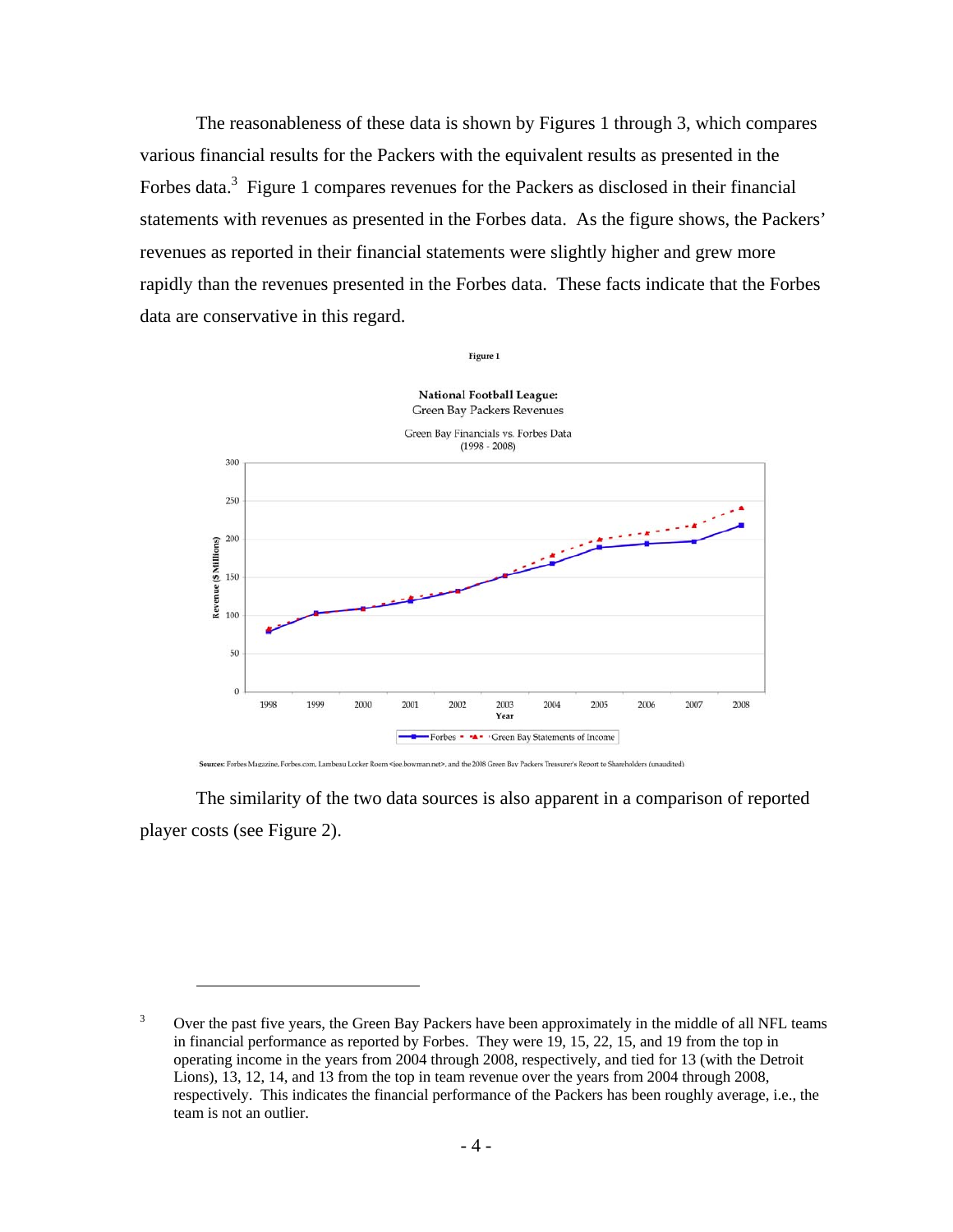#### **National Football League:** Green Bay Packers Player Expenses



Sources: Forbes Magazine, Forbes.com, Lambeau Locker Room <a>specbowman.net>, and the 2008 Green Bay Packers Treasurer's Report to Shareholders (unaudited)

As to operating income, the Forbes data and the Packers financial information are also reasonably close, as shown in Figure 3.



Sources: Forbes Magazine, Forbes.com, Lambeau Locker Room <poe.bowman.net>, and the 2008 Green Bay Packers Treasurer's Report to Shareholders (unaudited)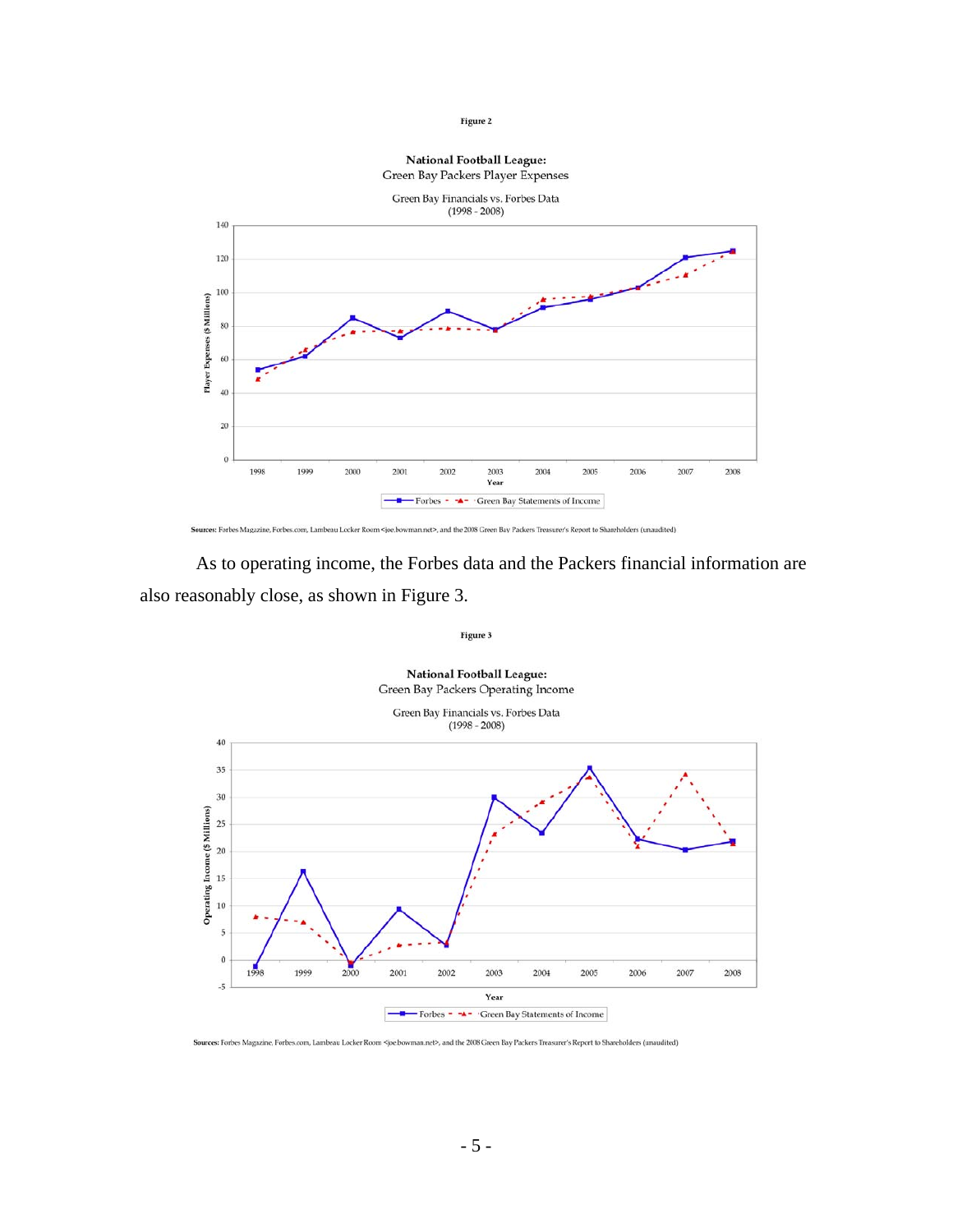The utility of the Forbes data for assessing the economics of NFL ownership is also confirmed by comparing the total revenue and total player cost data contained in the Forbes data versus the same data as disclosed (in aggregate terms) by the NFL and the NFLPA:

Figure 4

**National Football League: League Revenues**  $(1998 - 2007)$ 



Figure 5

**National Football League:** League Player Costs  $(1998 - 2007)$ 



Comparison of NFLPA Documents and Forbes Data

Source: NFLPA Documents, Forbes Magazine, and Forbes.com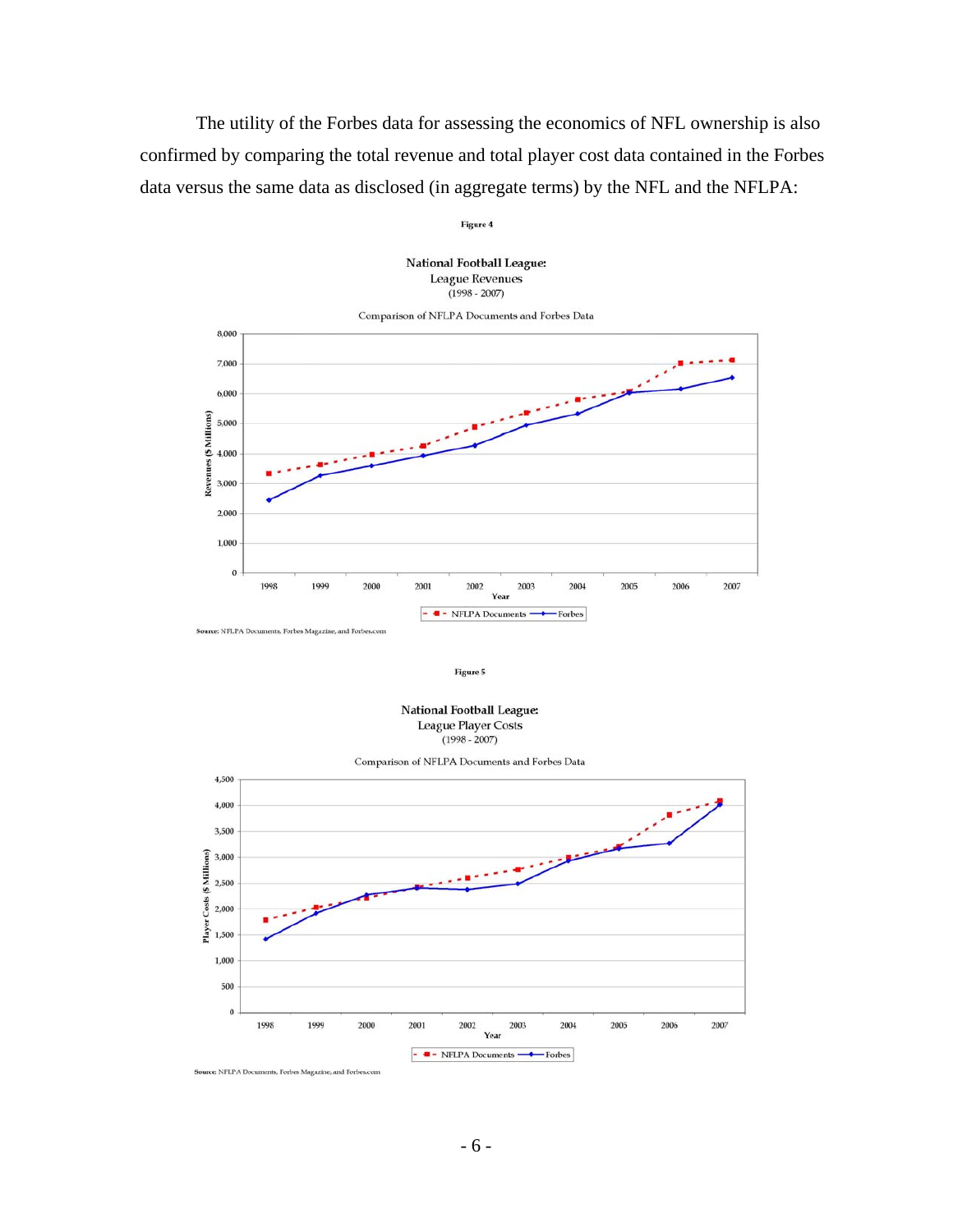These figures show that, although the Forbes data do not match the NFL data exactly, they are a reasonable approximation and, in any event, they are not systematically biased, i.e., they are not generally too high or too low relative to market transactions. If anything, the Forbes aggregate revenue data are somewhat conservative.

## **III. NFL OWNER FINANCES**

# **A. The Return to Owning an NFL Team**

#### *1. Operating Income*

The NFL has done very well financially over the past decade. League revenues have more than doubled (see Figure 4 above). In addition, the NFL has developed new sources of income, including the internet and new media, and many teams now enjoy new stadiums. Net operating income has also risen substantially over the past decade. Although net operating income was \$790 million this past year, it has been over \$1 billion in two of the last six years and just under \$1 billion in another, separate and apart from any capital gains.





Note: (1) Total League Operating Income is computed as the sum of operating incomes of all teams, as reported by Forbes

On average, operating income per team has ranged from just under \$20 million to more than \$30 million each year since 2002: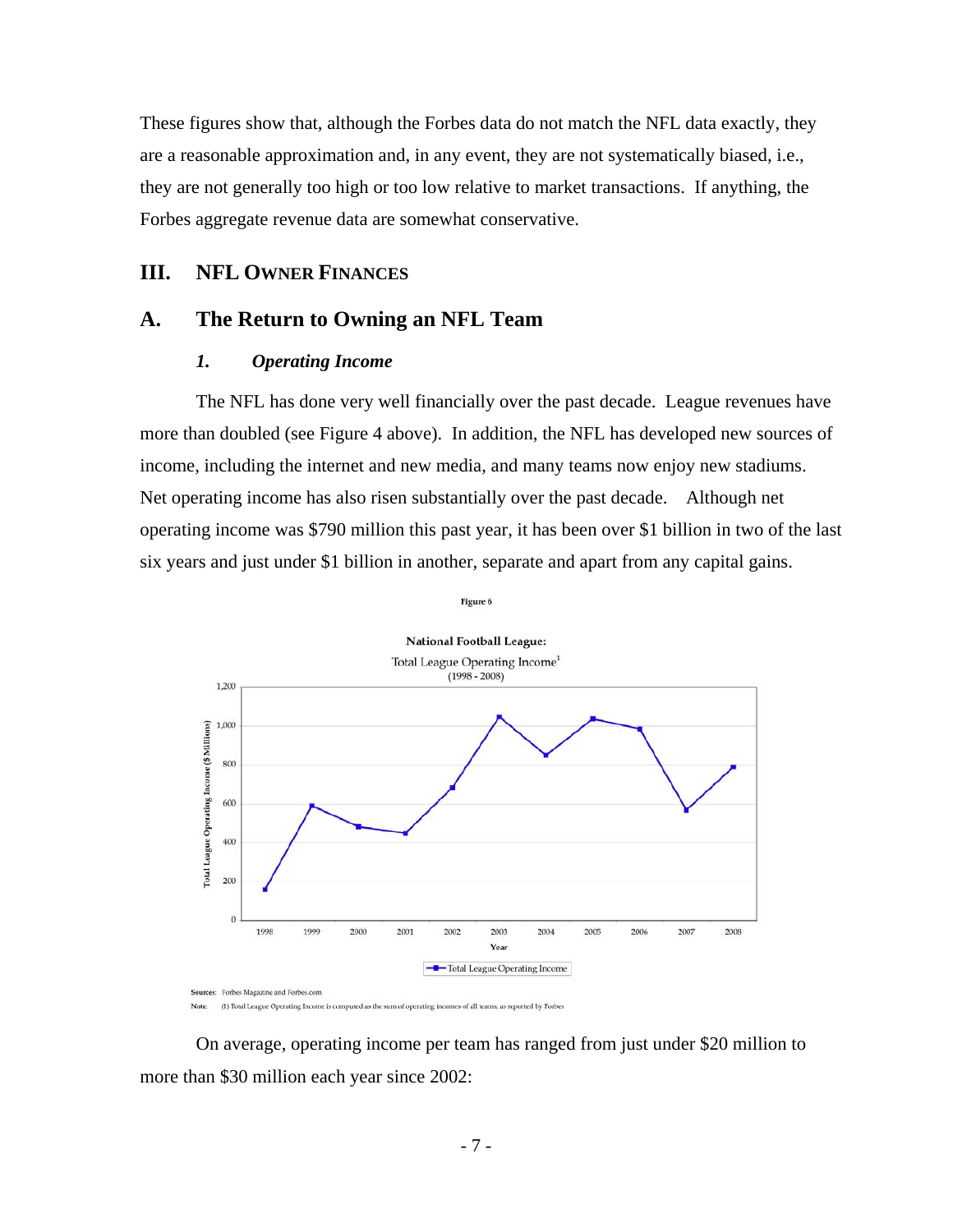

Notably, average operating income over this period has generally been above average operating income in the years prior to the two extensions of the CBA with the NFLPA. (The Green Bay Packers have reported annual operating income of between \$20 million and \$35 million since the 2006 CBA extension (see Figure 3 above)).<sup>4</sup>

#### *2. Franchise Values*

1

A large portion of the return to NFL team ownership has come in the form of capital appreciation. Between 1998 (when Forbes began reporting team values) and 2008, the average NFL team increased in value from \$288.1 million to \$1.04 billion, or 360 percent:

<sup>4</sup> While net operating income as reported is not precisely equal to cash flow, our analysis of the Green Bay financial statements suggests that operating income in this industry is a relatively good measure of cash flow, and therefore, it is a reasonable approximation for purposes of determining the overall return to NFL team ownership. Green Bay's income statements are almost certainly based on accrual based accounting, which can lead to some differences between operating income and cash flow.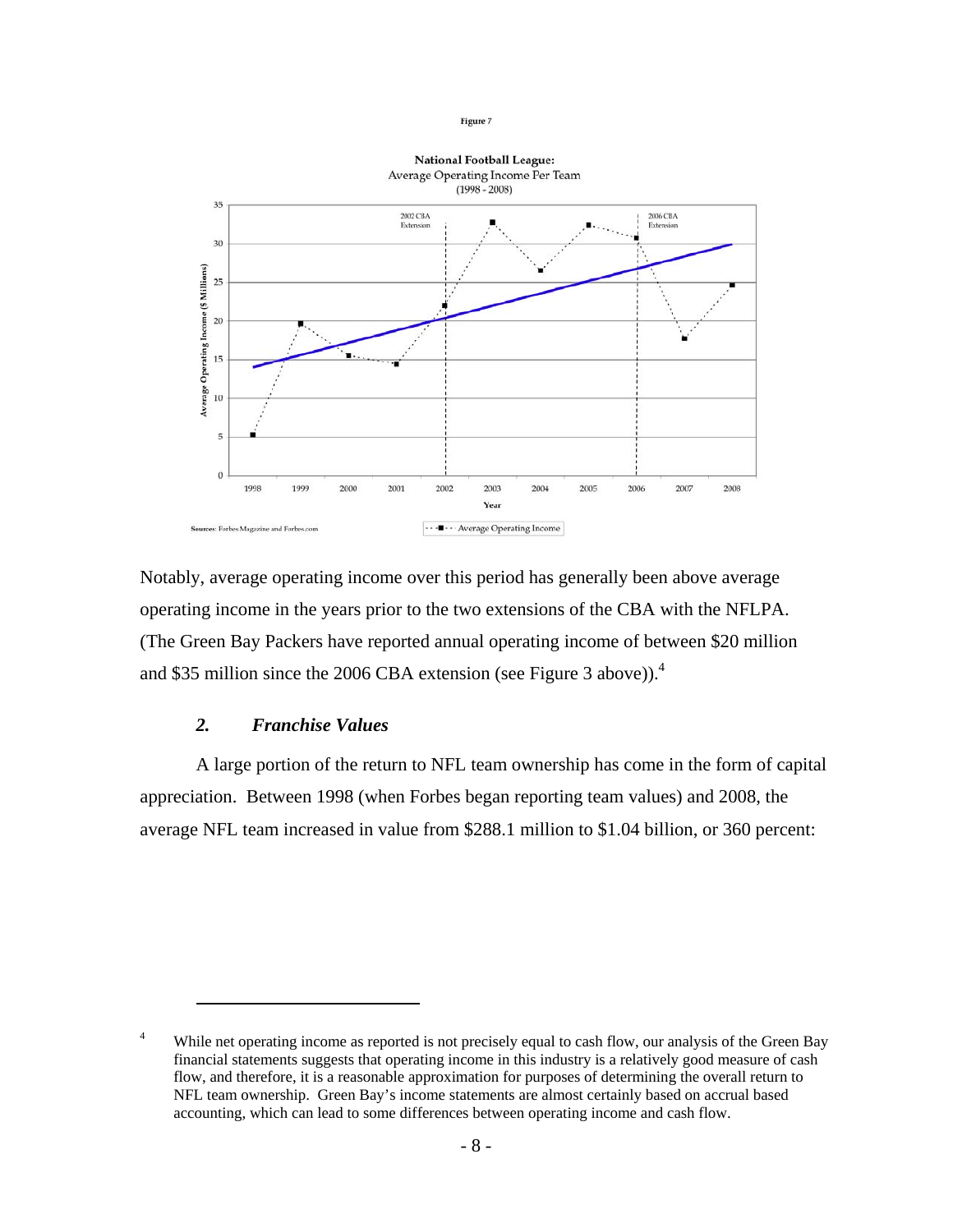

In other words, the value of the average NFL team has risen at a compound annual rate of 13.7 percent over this period. While NFL owners have criticized the Forbes franchise value estimates as too high, a review of the published data on actual transactions suggests that while the Forbes data overstated transactions' values in some cases, they understated those values in others, and overall, there does not appear to be a systematic bias one way or the other.

#### Table 1

| Team                    | Year | <b>Forbes Team Value</b><br>(\$ Millions) | <b>Franchise Sale</b><br>Price<br>(\$ Millions) |
|-------------------------|------|-------------------------------------------|-------------------------------------------------|
| Minnesota Vikings       | 1998 | 233                                       | 246                                             |
| St. Louis Rams          | 1998 | 322                                       | 200                                             |
| Atlanta Falcons         | 2002 | 407                                       | 545                                             |
| <b>Baltimore Ravens</b> | 2004 | 776                                       | 600                                             |
| Minnesota Vikings       | 2005 | 658                                       | 600                                             |
| Oakland Raiders         | 2007 | 812                                       | 750                                             |
| Miami Dolphins          | 2008 | 1,044                                     | 1,100                                           |

### **National Football League:** Teams with Transactions and Forbes Valuations Since 1998

Sources: Forbes Magazine, Forbes.com, and data collected by Professor Gerald W. Skully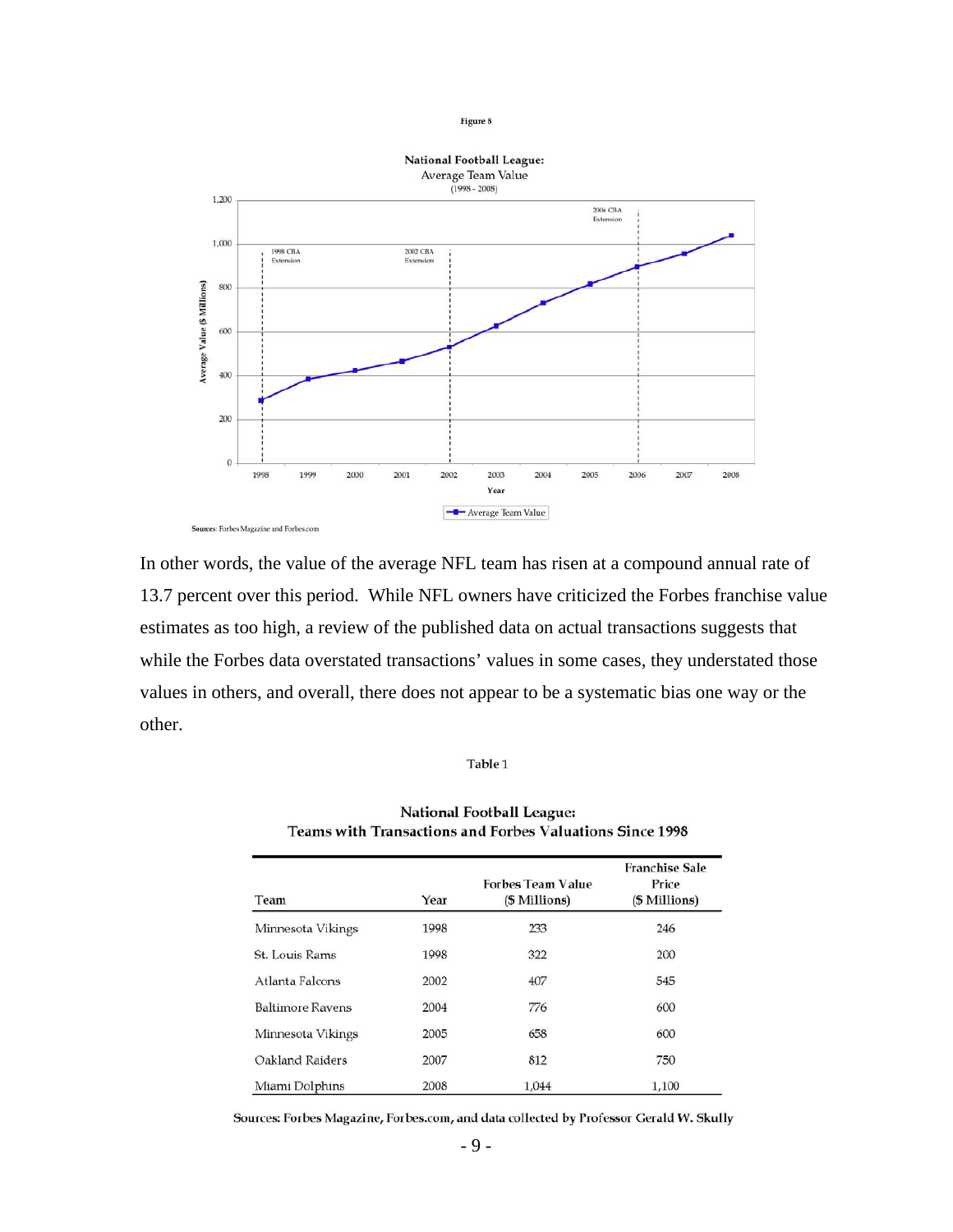In addition, the values reported by Forbes are confirmed by an analysis of the data on actual sales. We have used regression analysis to examine the transactions that have involved a total or partial sale or an expansion of the league since 1970 (the year in which the then-existing National and American Football Leagues merged to form the NFL as we now know it). This analysis suggests that the average team value has increased at a compound annual rate of approximately 12.4 percent per year over the period, or 325 percent between 1998 and  $2008$ <sup>5</sup>. This result is based on both actual transactions and information from the Forbes estimates. If we use information on transactions only, we estimate that average team value has increased at a compound annual rate of 12 percent. Thus, an econometric analysis of the data on actual sales and other transactions confirms that the Forbes estimates of increases in team value are consistent with what has happened in the marketplace.

This past December, Stephen Ross exercised an option to complete the purchase of a 95 percent interest in the Miami Dolphins at a price that puts the value of the team at more than \$1 billion.<sup>6</sup> This transaction suggests that NFL franchise values have not suffered the same way that other investments have in the wake of the recent financial turmoil in the U.S. and elsewhere.<sup>7</sup> This is not altogether surprising, since a large fraction of NFL revenues come from multi-year arrangements that are not subject to wide shortterm variability. For example, national television contracts – which contribute about \$3 billion in revenues to the NFL each year – are long-term contracts, some of which are not

<u>.</u>

<sup>5</sup> This growth rate is a bit lower than the growth rate from the Forbes data, but it is driven in part by the fact that this is an average, and growth in team value during the early part of the period was lower than in the latter part.

<sup>6</sup> See, e.g., ESPN.com. 2008. "Owners unanimously approve 50 percent sale to real estate mogul." http://sports.espn.go.com/nfl/news/story?id=3322338. (Accessed January 27, 2009) ; Jackson, Barry. 2009. "Miami Dolphins sale complete as Stephen Ross becomes majority owner." *The Miami Herald*, http://www.miamiherald.com/sports/story/864120.html (Accessed January 27, 2009); ESPN.com. 2009. "Ross, Huizenga complete Fins sale," http://sports.espn.go.com/nfl/news/story?id=3847012 (Accessed January 27, 2009).

<sup>7</sup> The recent sale of partial ownership interests in the Pittsburgh Steelers also supports the continued strength of NFL team values, with reports indicating the sale of this franchise (in a relatively small market) occurred with the team valued at between \$800 million and more than \$1 billion. The fact that the transaction occurred between family members suggests that the value of the transaction may, if anything, be understated.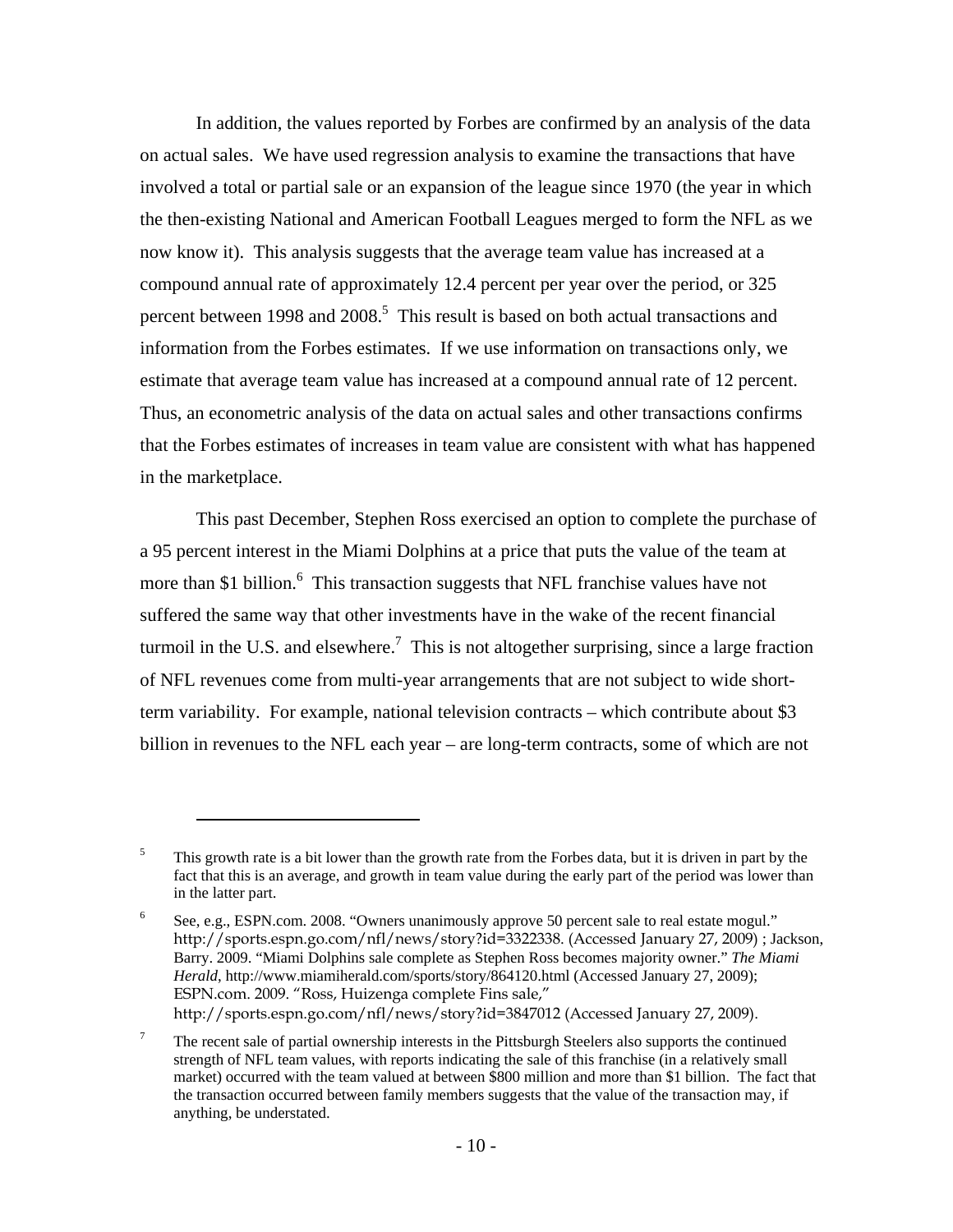scheduled to expire until 2011. Steady revenue streams like this contribute to the financial stability of NFL teams.<sup>8</sup>

The rate of return for an NFL owner has proven to be substantially better than the performance of other investments in the U.S. economy in general. The following is a comparison of the average returns to NFL team ownership from 1998 to 2008 versus a broad-based U.S. stock index, the S&P 500:



As the graphic shows, NFL team ownership has consistently yielded a better overall return than a typical investment in the U.S. economy, including after the recent stock market decline. Moreover, these numbers may understate just how well the owners are actually doing. Without detailed financial information, it is difficult to determine the extent to which there are returns that are not captured in the data to which we have access. Many sports teams have affiliated businesses, and it could easily be the case that they are making money from these businesses that would be correctly attributed to their ownership of the

1

<sup>8</sup> Tony Barilla, "Economic Insights: The National Football League," The Business Report & Journal, October 30, 2006.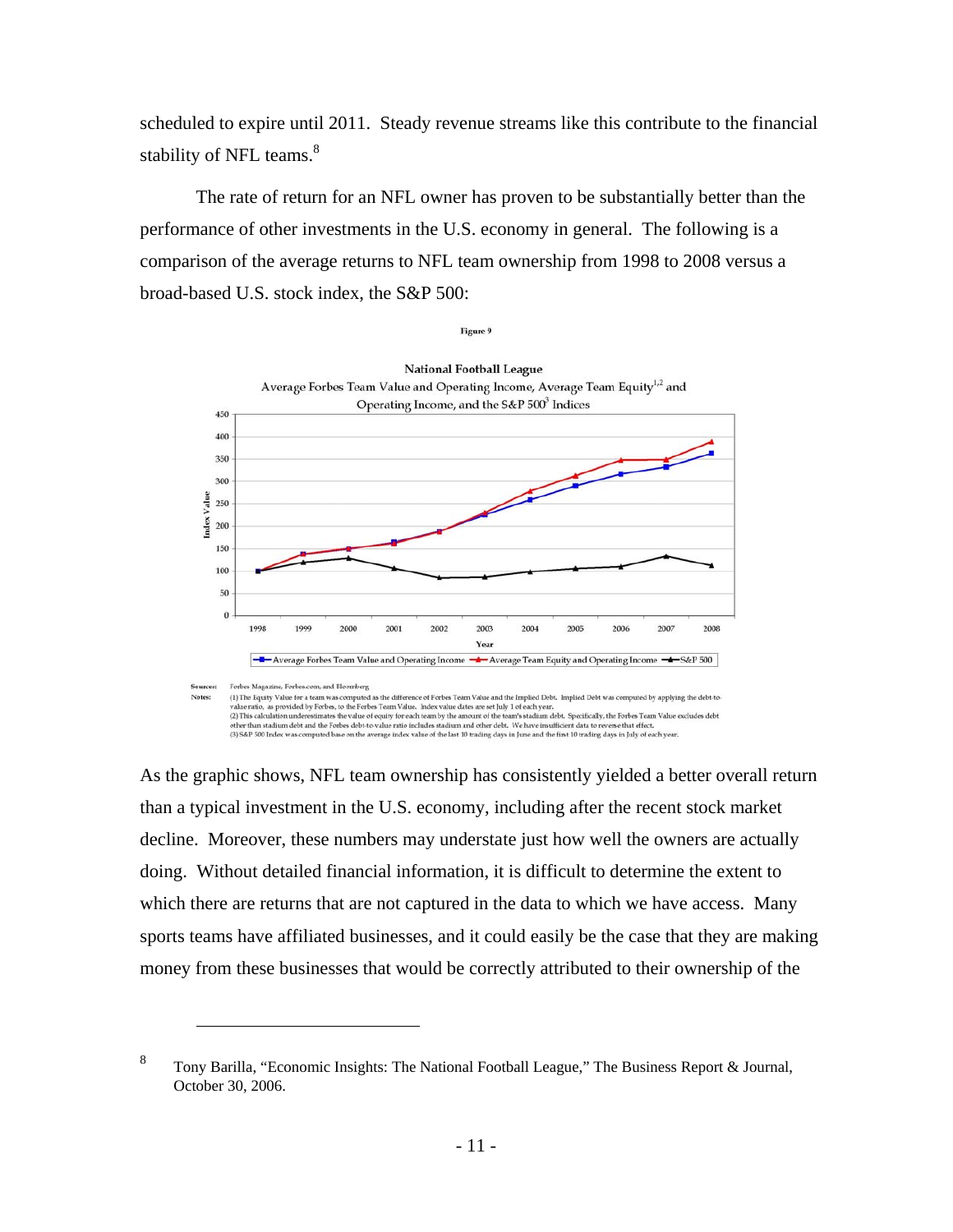team. To the extent that there are enterprises affiliated with various NFL teams, our estimates of total return are likely to be conservative.

One of the reasons cited by the NFL owners for the desire to renegotiate the 2006 CBA is the increased amount of debt that the teams are currently carrying. However, from an economic perspective, debt cannot be evaluated in absolute terms; it should instead be considered in light of the overall value of the enterprise that has incurred the debt. In other words, a company worth \$1 billion that has \$100 million in debt is, as a general matter, in better shape economically than a company worth only \$1 million that has \$100 million in debt. This fact is reflected in a measure that is commonly known as the company's "debtto-equity ratio." The data on this point indicate that NFL owner debt has decreased over time when compared to the equity of the teams:

Figure 10



As the figure shows, although total debt in the NFL has increased in absolute terms, it has increased more slowly than has team value. This indicates that debt is less of an issue for NFL teams now than it has been in the past. One should also note that a portion of the recent increase in debt is the result of financing put in place to build stadiums, including those now under construction by the Cowboys in Dallas and the Giants and the Jets in New York. These stadiums will generate revenue streams that will not be recognized in team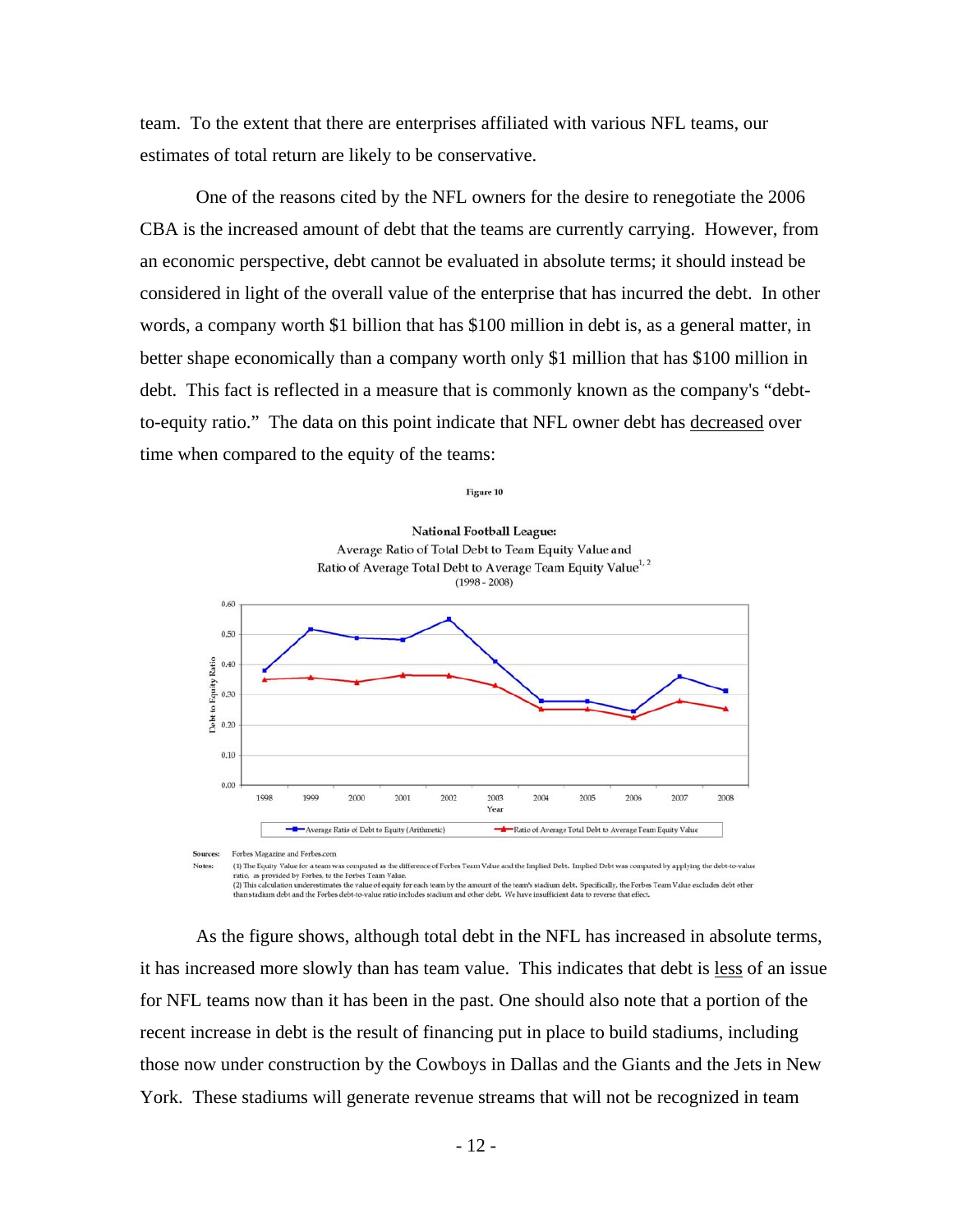income until some time in the future. In sum, NFL owner complaints about increasing debt do not appear to be well founded.

## *3. The Combined Wealth Effect of Increased Operating Income and Franchise Values for NFL Owners*

As noted earlier, the total wealth generated by a company must take into account both operating income and capital appreciation. Taking both of these factors into account, between 2000 and 2008, NFL owners realized, on average, total returns of between \$49 million and \$131 million per year depending on the year, with average financial returns in recent years that have typically exceeded \$100 million per year:



Notably, the average return for an NFL owner, when both operating income and capital appreciation are taken into account, has averaged approximately \$100 million per year (\$98.1 million) since the 2006 CBA extension. (The return in two of the three years has been above \$100 million). While the average return for NFL owners may be slightly lower than it was prior to 2006 (when it was more than \$120 million per year), NFL ownership is still extraordinarily profitable.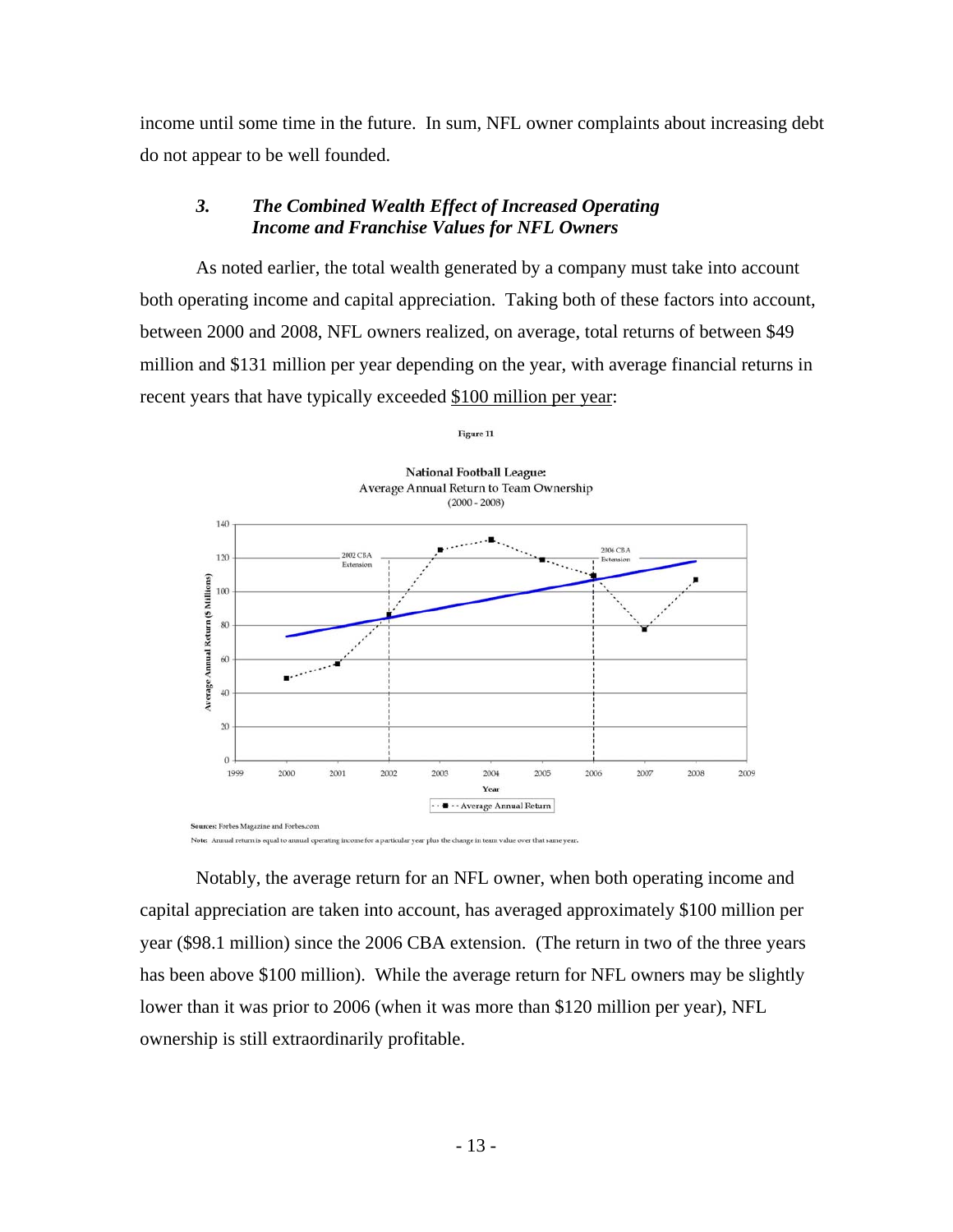### **IV. IMPLICATIONS FOR PLAYER SALARIES**

In light of the information presented above, it is difficult to make a case that the owners are not earning enough to pay the players what they are due to make under the current CBA. NFL teams are individually worth, on average, more than \$1 billion, and NFL owners have continued to realize financial returns of approximately \$100 million per year even after the 2006 CBA extension. The most valuable team, the Dallas Cowboys, is worth an estimated \$1.612 billion, and even the least valuable team, the Minnesota Vikings (which is one of the few teams in the NFL playing in a relatively old stadium), is worth an estimated \$839 million. NFL teams are cash-flow positive. Over the past five years, out of 160 yearly financial results for NFL teams, there have only been eight instances in which Forbes reported that a team had a net operating loss in a particular year. In 2008, only one team, the Detroit Lions, had a net operating loss, and that was small (\$3.1 million). And, finally, the value of the average NFL team continues to rise, notwithstanding the increase in player compensation. All of this suggests that NFL team owners are doing very well under the current system.

To the extent that NFL owners are complaining about the level of player salaries compared to their revenues, it appears the owners are arguing that the players should receive a percentage of revenues that is less than the average percentage they have historically received under the free agency/salary cap system that has been in place since the prior system was declared to be an antitrust violation by a Minnesota federal court. A graph of the annual percentages of total player compensation compared to total revenues in the NFL shows that the recent increase since the 2006 CBA extension has simply returned the players' percentage to a level near the overall average: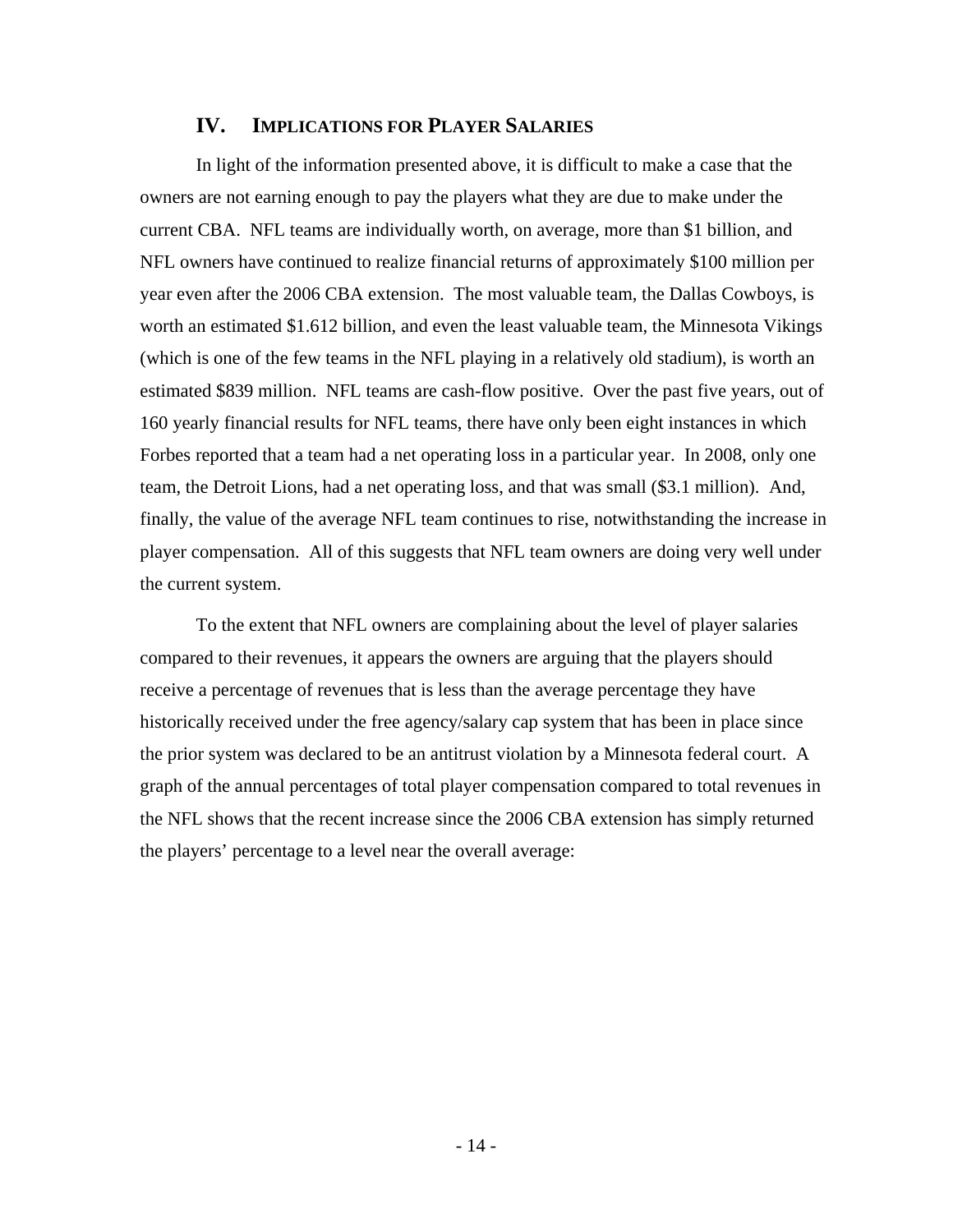



Considering the changes in the players' overall percentage over time, it appears that the players' percentage did not keep pace with the growth in NFL revenues after 2000. To the extent the 2006 CBA extension resulted in increases in the salary cap, those increases have raised the players' percentage so that it is closer to the historical average of approximately 59 percent of revenue. Reducing the players' percentage, as the owners suggest, would not redress a situation in which the players are receiving a higher than average percentage, but would instead reduce the players' percentage to a level below the historical average.

If the owners have concerns that the current economic climate will persist over the long term and restrain the revenue growth they have consistently enjoyed, the current CBA provides that the players' percentage is subject to a ceiling mechanism under which the salary cap plus projected player benefits cannot exceed more than 61.68 percent of projected revenues in any year. Since the owners' total annual return appears to be much greater than the difference between the players' current percentage and this ceiling, the owners should have a substantial cushion. This protection is extraordinarily unusual when compared to other industries in the U.S.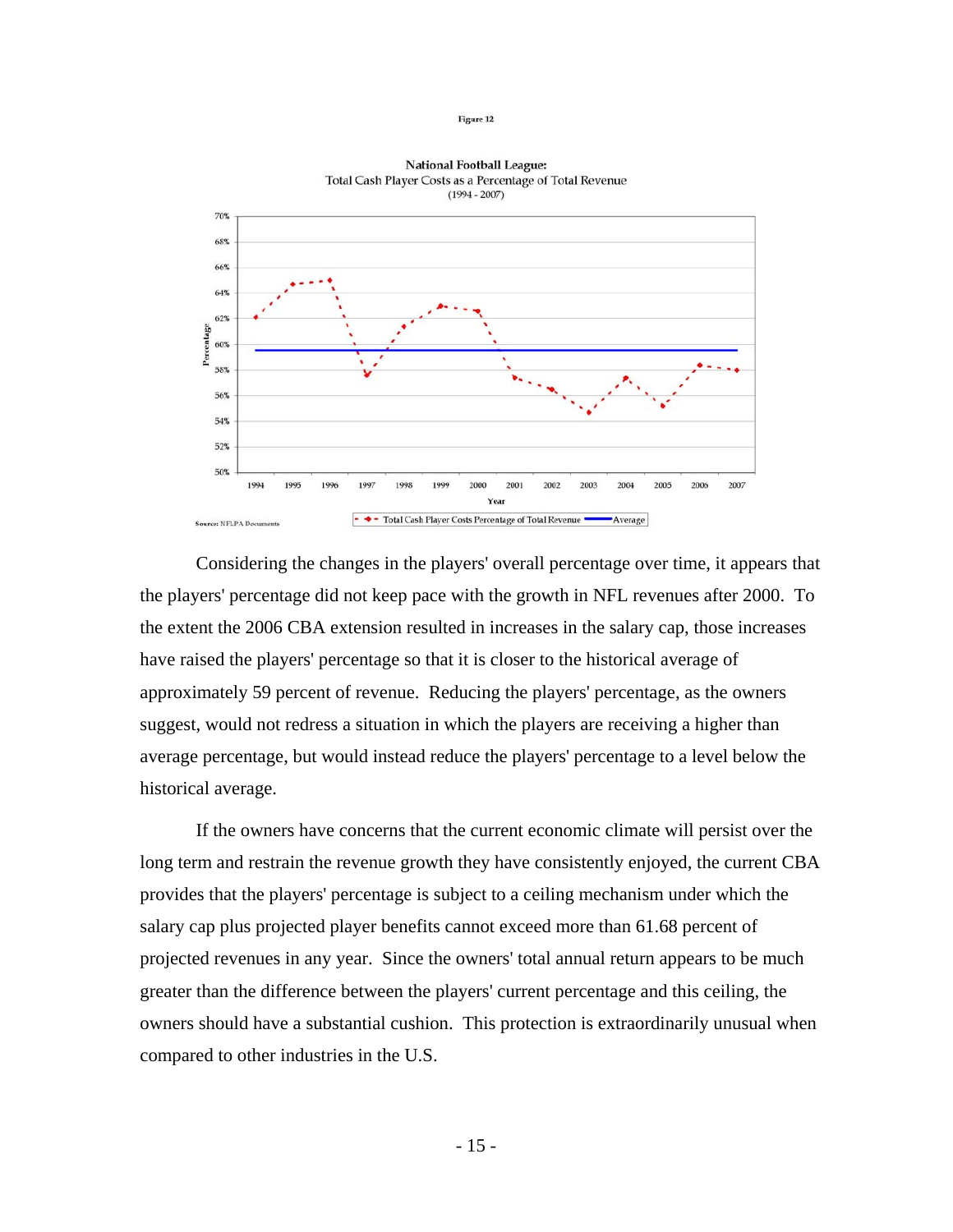Finally, we understand that the owners seek a change in the system for compensating rookie players in the NFL, apparently arguing that the current system has left teams paying more for untested rookie talent than for proven veterans. The available data suggest that the owners' argument is without merit. The chart below shows the average rookie pool as a percentage of the per team salary cap from 1994 to the present. As this chart shows, the average rookie pool has declined relative to the per team salary cap from approximately 7 percent in 1994 to just under 4 percent in 2008.



And the proportion of rookie compensation that is guaranteed is far less than the relative share of rookies on rosters: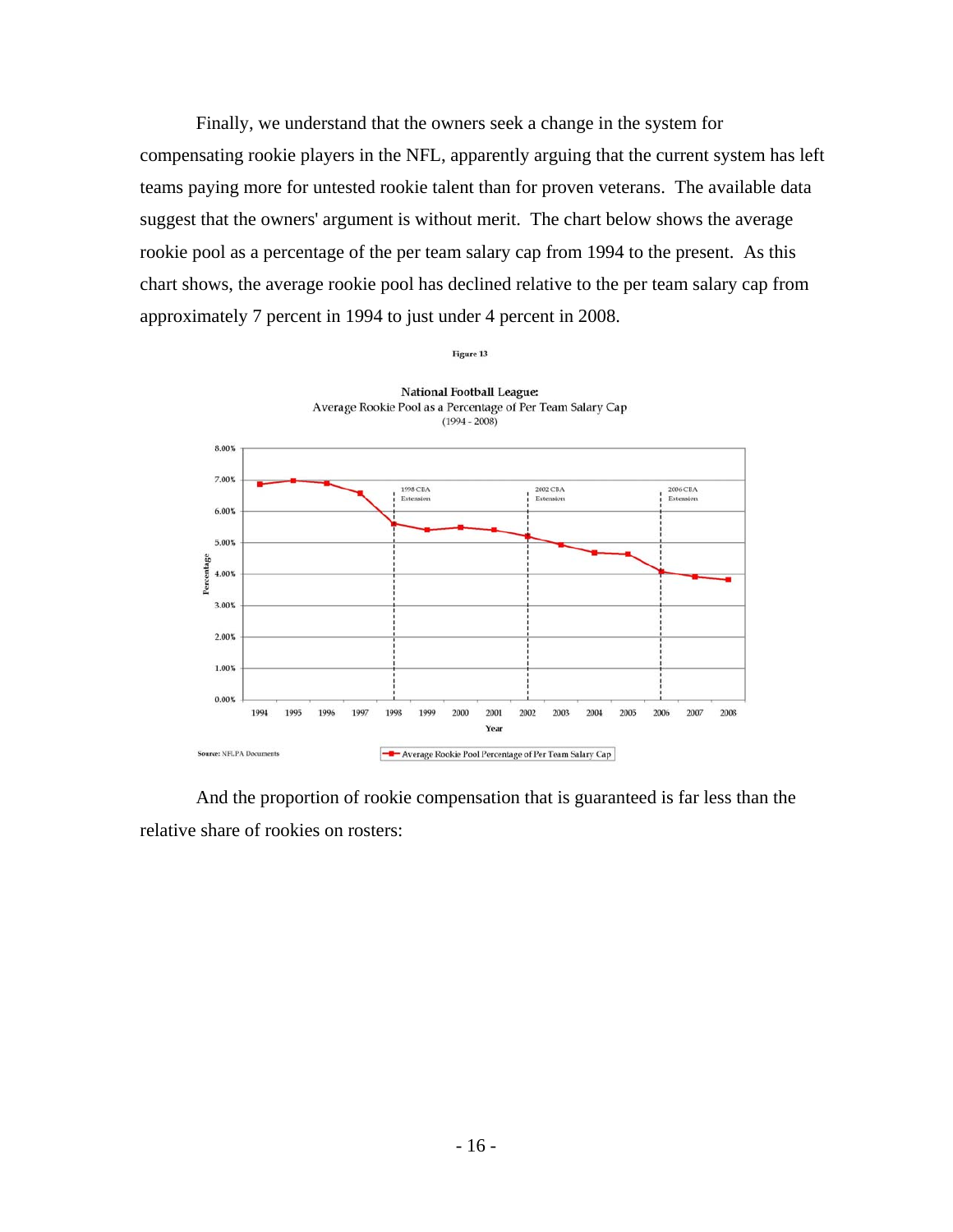

**National Football League Rookies:** Percentage of Roster vs. Percentage of Guaranteed Money

This strongly suggests that compensation for rookies is far less favorable on the whole than is compensation for veterans.

#### **V. CONCLUSION**

Our review of the available data shows that the NFL owners' arguments about their inability to continue with the CBA are unfounded. The owners seem to be focusing on net operating income, which is the wrong measure and can be very misleading. If one focuses on total return, which is the appropriate measure, the owners have done extremely well. For example, on average, since 2002, NFL owners have enjoyed returns of more than \$100 million per team per year. It is therefore clear that NFL teams are successful businesses that have no economic need to alter the current CBA system. Nor does the current economic environment require any change in the CBA system, as it already has built-in mechanisms to protect the NFL owners in an economic downturn.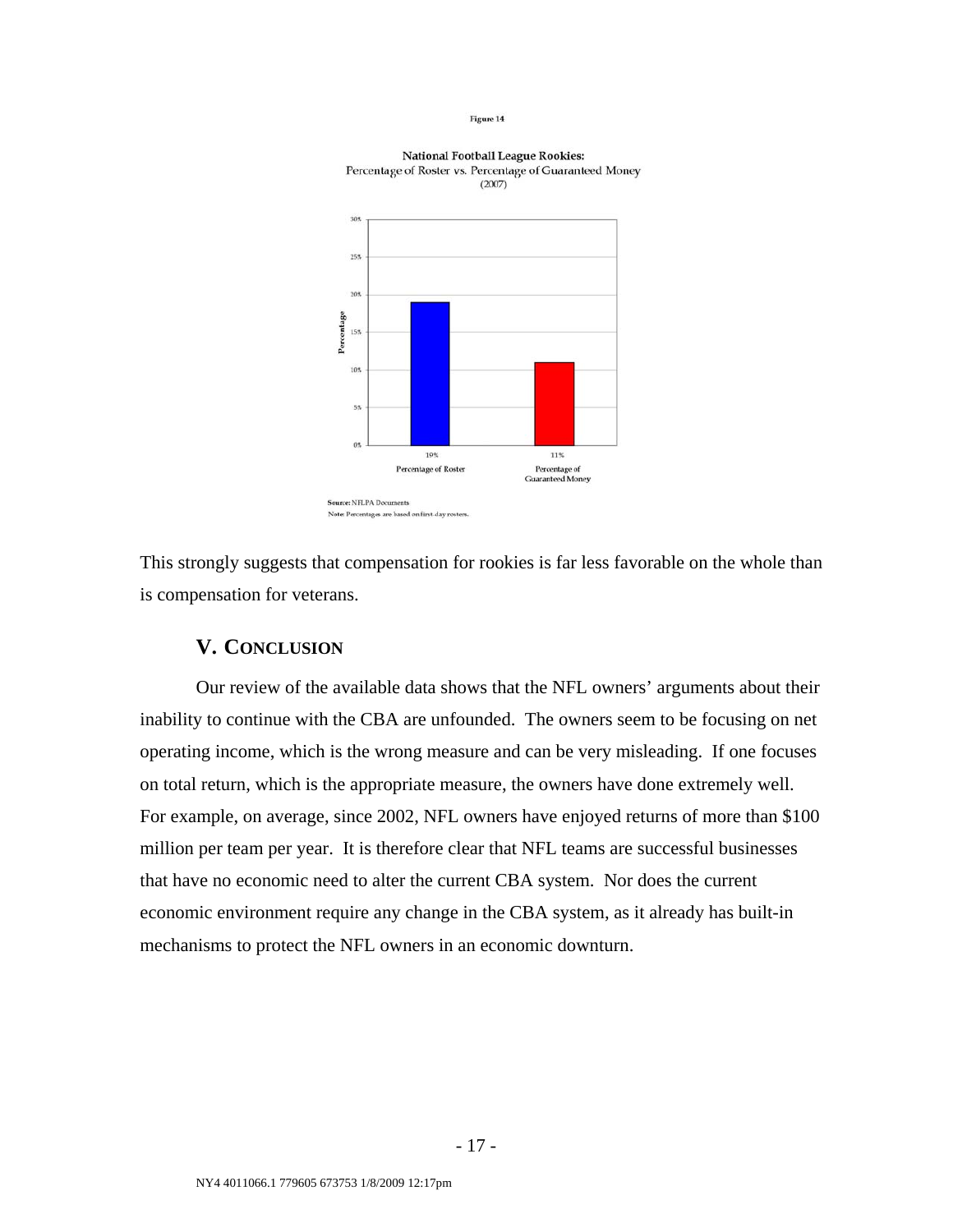## **Professor Kevin M. Murphy**

Professor Murphy is the George J. Stigler Distinguished Service Professor of Economics in the Booth School of Business and the Department of Economics at The University of Chicago, where he has taught since 1983. He received his bachelor's degree in economics from the University of California, Los Angeles, in 1981, and his doctorate in economics from The University of Chicago in 1986.

At The University of Chicago, he is a member of the faculties of both the Booth School of Business and the Department of Economics. He teaches graduate level courses in microeconomics, price theory, empirical labor economics, and the economics of public policy issues. In these courses, he covers a wide range of topics, including the incentives that motivate firms and individuals, the operation of markets, and the impacts of regulation and the legal system. Most of his teaching focuses on two things: how to use the tools of economics to understand the behavior of individuals, firms and markets; and how to apply economic analysis to data. His focus in both research and teaching is on integrating economic principles with empirical analysis.

He is the author of two books and the author or co-author of more than fifty articles in a variety of areas in economics. These articles have been published in leading scholarly and professional journals, including the *American Economic Review*, *The Journal of Law and Economics*, and the *Journal of Political Economy*. His writing has also been published in numerous mainstream publications, including the *Boston Globe*, *New York Times, Chicago Tribune*, and two articles in the *Wall Street Journal*, both of which were co-authored with Nobel laureate Gary Becker.

He is a Fellow of the Econometric Society and an elected member of the American Academy of Arts and Sciences. In 1997, he was awarded the John Bates Clark Medal, which the American Economic Association awards once every two years to an outstanding American economist under the age of forty. In 2005, he was named a MacArthur Fellow, an award that provides a five-year fellowship to individuals who show exceptional merit and promise for continued and enhanced creative work. He is the first professor at a business school to receive a MacArthur award in the twenty-five years they have been given.

In addition to his position at The University of Chicago, he is a Principal at Chicago Partners, a subsidiary of Navigant Consulting, a consulting firm that specializes in the application of economics to law and regulatory matters. He is also a faculty research associate at the National Bureau of Economic Research.